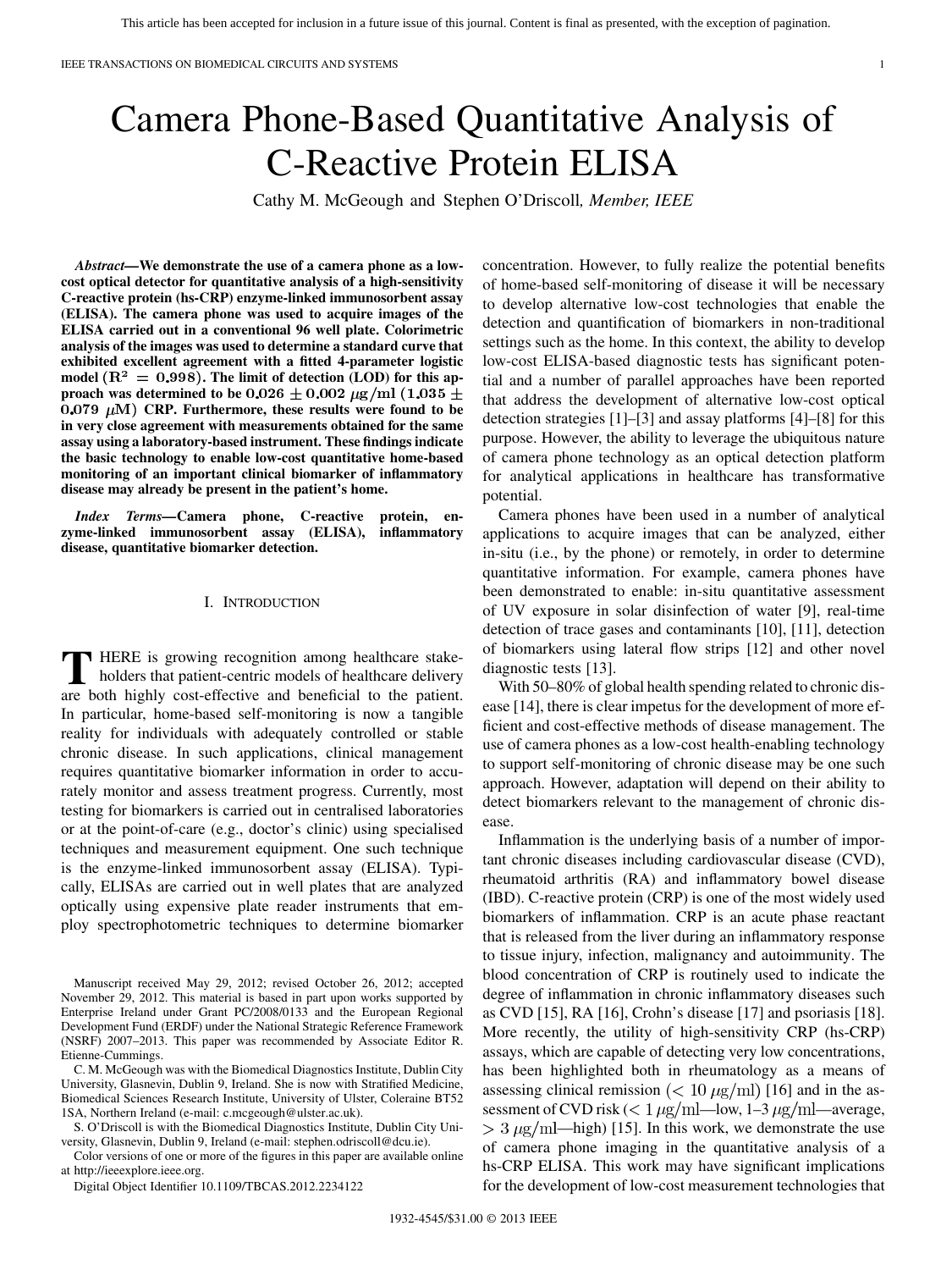2 IEEE TRANSACTIONS ON BIOMEDICAL CIRCUITS AND SYSTEMS

enable home-based self-monitoring of a number of significant chronic inflammatory diseases.

#### II. EXPERIMENTAL

#### *A. High-Sensitivity C-Reactive Protein ELISA*

The hs-CRP ELISA was carried out in a standard 96 well plate using three assay replicates of 7 known concentrations (including blank) and one unknown sample for testing. These known concentrations are used to determine a standard (i.e., calibration) curve. The assay was performed by first adding 100  $\mu$ l of 5  $\mu$ g/ml rabbit anti-human CRP capture antibody to each well and incubating for 1 hr at  $37^{\circ}$ C. The plate was blotted to remove unbound antibody and blocked with 200  $\mu$ l of 5% BSA in PBS (pH 7.4) for 1 hr at  $37^{\circ}$ C (Sigma, Ireland). The plate was then washed 3 times with PBS. CRP antigen (Hytest, Finland) concentrations were prepared in PBS (0–5  $\mu$ g/ml) and incubated on the plate for 1 hr at  $37^{\circ}$ C. The plate was washed 5 times with PBST (0.05% Tween) and PBS before the addition of 100  $\mu$ l per well of 10  $\mu$ g/ml detection antibody C5 (Hytest, Finland) for one hour at  $37^{\circ}$ C. The plate was washed a further five times with PBST and PBS. 100  $\mu$ l of 1:1000 conjugate anti-mIgG-HRP (Sigma, Ireland) was added to each well and incubated for 1 hour at  $37^{\circ}$ C. The wells were washed 5 more times with PBST and PBS before the addition of 50  $\mu$ l TMB enzyme substrate (Sigma, Ireland). The plate was left to develop for 10 minutes and images of the plate were obtained with the camera phone.

#### *B. Camera Phone Image Acquisition and Analysis*

The camera phone used in this work was a Nokia N96 smartphone which employs an 8-bit  $2592 \times 1944$  pixel RGB image sensor. To provide a uniform background for the images, a sheet of plain white paper was placed beneath the well plate. The phone was positioned directly above the well plate at a distance of approx. 12 cm. The large number of pixels available in this image sensor provides high spatial sampling of the image which is advantageous for this type of application where the smartphone is placed at a distance from the object of interest (i.e., well plate). To reduce shadowing caused by the phone and overhead lighting, a standard desk lamp (40 W bulb) was located above the well plate and inclined at an angle of 50 degrees to the surface of the bench top. A total of five images were acquired using the phone's camera and stored in memory. The camera's flash was disabled during image acquisition. To assess the camera phone-based method, we compared its performance to that of a standard analysis of the well plate carried out using a laboratory plate reader. For this standard analysis, the reaction was stopped immediately after acquisition of the camera phone images by adding 50  $\mu$ l of 0.1 M hydrochloric acid (HCl) to each well. The plate was then placed in the plate reader (TECAN Infinite M200, TECAN, Switzerland) and the sample absorbance at 450 nm measured. The absorbance values obtained for a given concentration were then averaged and the standard deviation determined. The addition of HCl results in each of the samples turning yellow. However, the camera phone



Fig. 1. Representative image of standard 96 well plate acquired by mobile phone (cropped for display purposes). (a) Assay region of well plate. (b)  $b$ -channel image of assay region.

images were acquired prior to the addition of HCl hence the solutions remains blue. Fig. 1(a) shows a representative image of the well plate obtained using the camera. Each assay replicate occupies a separate row of the plate with sample concentration decreasing from left-to-right. The second last well in each row contains the blank while the last contains the unknown sample. The images were then transferred from the camera phone to a personal computer and analysed using custom-software developed in the MATLAB (MathWorks Inc.) environment. The images were then transformed from the native camera RGB color space to the normalised RGB  $(rgb)$  color space to reduce the effect of variations in illumination intensity [19]. The normalised blue channel ( $b$ -channel) was selected for all subsequent image analysis. The decision was based on the analysis detailed in Section II-C. Fig. 1(b) shows the assay region of the corresponding b-channel image shown in Fig.  $1(a)$ . Following transformation, the average of a sample of  $N = 121$  pixels (11  $\times$  11 pixel region) from each well was calculated. Since the sample volume in each well was constant, this average response was used as a measure of analyte concentration. This procedure was repeated for each well in all images. The responses for corresponding concentrations within each image for each replicate were then averaged to produce a  $3 \times 8$  (replicate  $\times$  sample) matrix. The calibration data were determined by averaging the columns of this matrix. The standard deviation of these values was used as a measure of inter-replicate variability.

## *C. Color Channel Selection*

Our motivation for acquiring images prior to the addition of HCl was based on an analysis of the camera's color detection performance. A challenge associated with the use of imaging devices that implement the RGB color model is that this color model is device dependent [20]. Consequently, it is necessary to evaluate which of the three color channels provides the best detection performance for a particular measurement application since the manner in which color is detected can change from one device to another.

To do this, we performed a number of experiments in which images of the assay were acquired before and after the addition of HCl. Each of the normalised color channels (i.e.,  $r, q$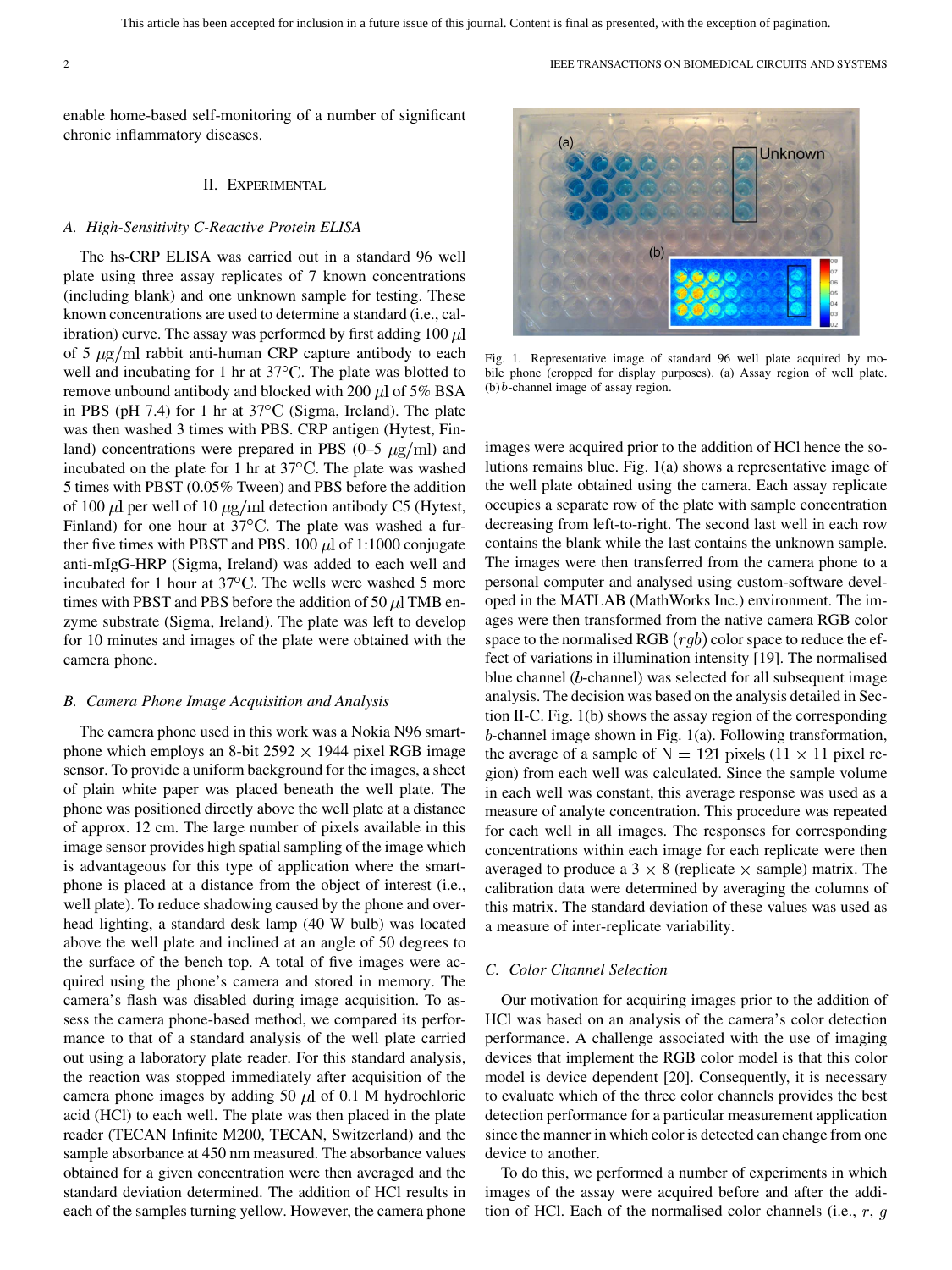MCGEOUGH AND O'DRISCOLL: CAMERA PHONE-BASED QUANTITATIVE ANALYSIS OF C-REACTIVE PROTEIN ELISA 3

| Assay            | Channel     | Range | $\sigma_{\text{Max}}$ | Range/ $\sigma_{\text{Max}}$ |
|------------------|-------------|-------|-----------------------|------------------------------|
| <b>Stopped</b>   | red         | 0.133 | 0.017                 | 7.896                        |
|                  | green       | 0.120 | 0.020                 | 6.071                        |
|                  | <b>blue</b> | 0.253 | 0.035                 | 7.217                        |
| <b>Unstopped</b> | red         | 0.223 | 0.025                 | 8.765                        |
|                  | green       | 0.065 | 0.006                 | 10.464                       |
|                  | blue        | 0.273 | 0.015                 | 18.691                       |

TABLE I COLOR CHANNEL ANALYSIS

and  $b$ ) were analysed in the manner described previously. Based on these response data, the range (i.e., difference between maximum and minimum response) and maximum uncertainty (estimated as the standard deviation) for each channel was determined. The ratio of the range and the uncertainty was calculated and used as an estimate of the each channel's signal-to-noise ratio (SNR). Table I shows representative results of this analysis which indicates that the  $b$ -channel, when used in conjunction with an assay that is not stopped, is optimal in terms of SNR (18.691).

In addition to this measure, it is also important to consider the nature of the channel response to changes in analyte concentration. As stated previously, the image sensor used in the camera phone is an RGB sensor. The RGB color model is an additive color model that represents/detects color as a summation of the three primary color components. This model is device dependent which means that different devices will represent the same color differently. For this application, the manner in which color is detected can have significant implications for an assessment of assay performance.

For a ligand-binding assay, the measured response is expected to follow a curve that is sigmoidal in shape with a lower boundary (asymptote) near the minimum response and an upper asymptote near the maximum response. For data of this shape, the 4-parameter logistic model is generally acknowledged to be the reference model of choice for fitting [21]. In turn, this model forms the basis for the determination of a number of performance characteristics such as limit of detection (LOD), linear range and relative error (RE). Consequently, it is important to verify that the channel selected for analysis exhibits this expected response in order to validate the performance of the camera phone-based technique with that of the standard laboratory approach.

Fig. 2 shows response data for each color channel of the image sensor. It is clear that the  $b$ -channel provides the expected sigmoidal response and exhibits a sufficiently wide range of response (0.273) with low noise (0.015) for measurement (as indicated by the previously described SNR measure). In the case of the  $q$ -channel, the response is also sigmoidal in shape but does not exhibit a sufficiently large range (0.065). In fact, the -channel is observed to be relatively insensitive to changes in sample concentration. Finally, the  $r$ -channel response data do not have the expected shape since a measurable response cannot be obtained at higher concentrations (i.e., 5.0 and 1.0  $\mu$ g/ml).



Fig. 2. Normalised color channel response as a function of CRP concentration (error bars  $+1\sigma$ ). (Blanks not shown).

This means that it may not be possible to reliably fit the data in this channel to a 4-parameter logistic model since this portion of the fitted model will be unbound.

# III. RESULTS & CONCLUSION

Following from the analysis of color channel performance, the response data of the  $b$ -channel was fitted to a 4-parameter logistic model (1) in order to assess system performance.

$$
y = P_1 + \frac{P_2 - P_1}{1 + \left(\frac{x}{P_3}\right)^{P_4}}
$$
 (1)

In this model,  $y$  is the response (e.g., camera phone color channel value or laboratory instrument absorbance value), x is the concentration,  $P_1$  is the upper asymptote,  $P_2$  is the lower asymptote,  $P_3$  is the model EC50 (the concentration corresponding to midway between the modeled estimates of minimum and maximum response) and  $P_4$  is the so-called slope factor.

Table II shows the response data obtained from the analysis of the 96 well plate using the standard laboratory instrument along with the  $b$ -channel response of the camera phone. Table III shows the fitted logistic model parameter values and the goodness of fit measures determined in each case. The camera phone data were found to exhibit excellent agreement ( $R^2 = 0.998$ ) when fitted with the logistic model and closely agreed with the standard curve obtained using the laboratory instrument. Fig. 3 shows the standard curves obtained using the laboratory instrument and the  $b$ -channel of the camera phone along with the fitted 4-parameter logistic models.

The fitted 4-parameter logistic models were then used to estimate the limit of detection (LOD) for each method by determining the concentration  $(x)$  at which the response  $(y)$  is equal to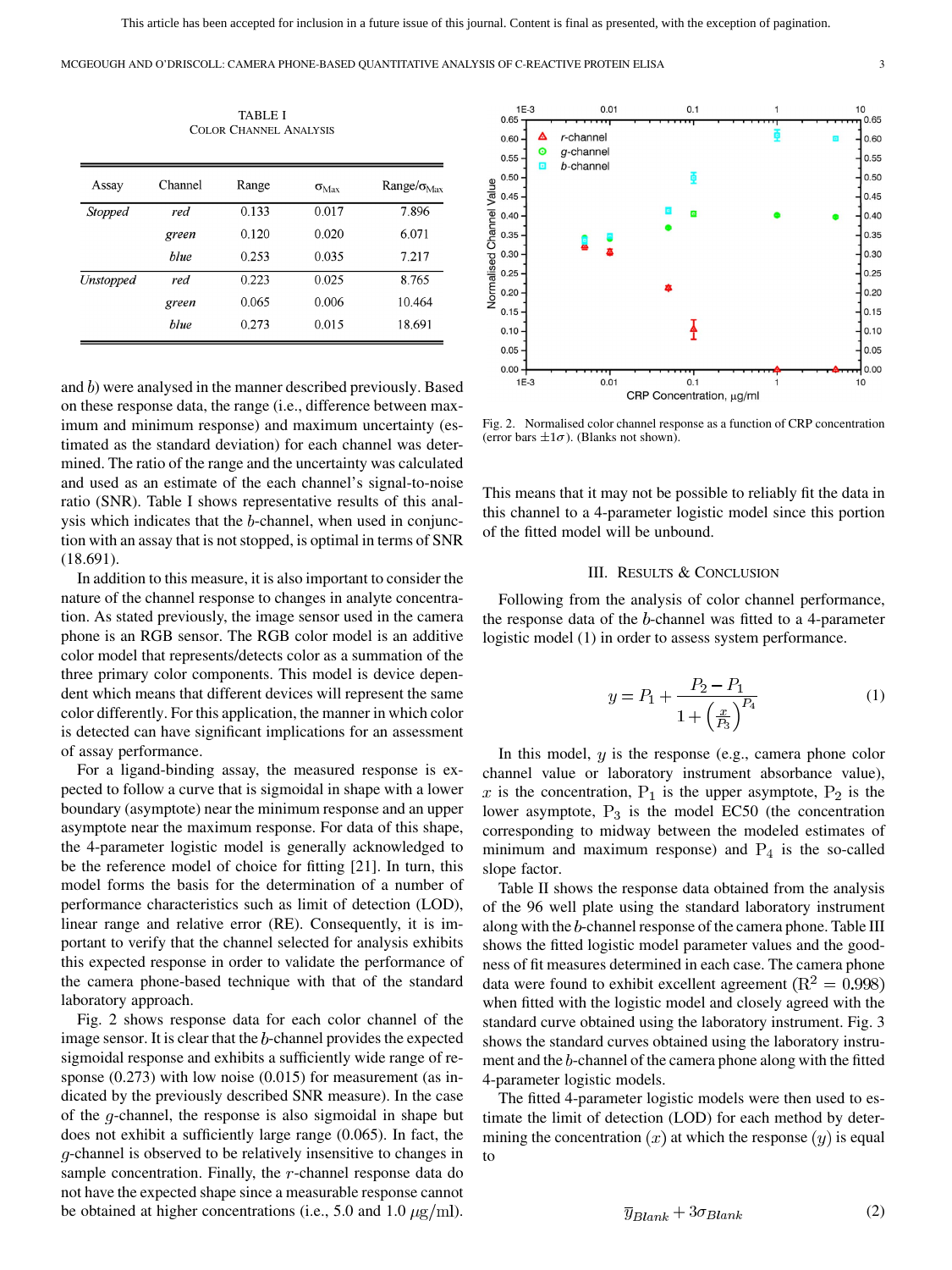#### 4 IEEE TRANSACTIONS ON BIOMEDICAL CIRCUITS AND SYSTEMS

|                             | Laboratory Instrument                         | Camera Phone                        |
|-----------------------------|-----------------------------------------------|-------------------------------------|
| Concentration<br>$\mu$ g/ml | Absorbance $\omega$ 450 nm<br>$(\pm 1\sigma)$ | b- Channel Value<br>$(\pm 1\sigma)$ |
| 5.000                       | $1.0124 \pm 0.0478$                           | $0.601 \pm 0.005$                   |
| 1 000                       | $0.9884 + 0.1116$                             | $0.610 \pm 0.140$                   |
| 0.100                       | $0.5233 + 0.9673$                             | $0.499 \pm 0.140$                   |
| 0.050                       | $0.3081 + 0.0385$                             | $0.414 \pm 0.070$                   |
| 0.010                       | $0.1453 \pm 0.0067$                           | $0.346 \pm 0.007$                   |
| 0.005                       | $0.1379 + 0.0039$                             | $0.336 \pm 0.008$                   |
| Blank                       | $0.1094 + 0.0083$                             | $0.333 + 0.011$                     |

TABLE II ELISA ANALYSIS RESULTS

TABLE III LOGISTIC MODEL PARAMETERS



Fig. 3. hs-CRP ELISA standard curves obtained using camera phone and laboratory instrument (error bars  $\pm 1\sigma$ ). (Blanks not shown.)

where  $\overline{y}_{Blank}$  is the average blank response and  $\sigma_{Blank}$  is the blank response standard deviation. Using this approach, (2) is substituted for y in (1) which is then rearranged for x which becomes the LOD to give

$$
LOD = P_3 \left( \frac{P_2 - P_1}{(\overline{y}_{Blank} + 3\sigma_{Blank}) - P_1} - 1 \right)^{\frac{1}{P_4}}.
$$
 (3)

The LOD for the camera phone-based method and laboratory instrument were determined to be  $0.026 \pm 0.002 \ \mu g/ml$  $(1.035 \pm 0.079 \mu M)$  and  $0.007 \pm 0.001 \mu g/ml$   $(0.278 \pm 0.001 \mu g/ml)$ 0.039  $\mu$ M) CRP respectively. Using the method described in [22], the linear regions of the standard curves for the camera phone and laboratory instrument were found to be

0.035–0.182  $\mu$ g/ml (1.394–7.249  $\mu$ M) and 0.043–0.302 $\mu$ g/ml  $(1.712-12.03 \mu M)$  CRP respectively. In both cases, the relative error (RE) in the linear regions was determined to be  $<10\%$ . The unknown CRP concentration range was determined to be 0.040–0.055  $\mu$ g/ml (1.593–2.191  $\mu$ M) using the camera phone and 0.044–0.056  $\mu$ g/ml (1.752–2.230  $\mu$ M) using the laboratory instrument. These ranges compare favorably with the nominal unknown concentration of 0.055  $\mu$ g/ml (2.191  $\mu$ M).

These results clearly demonstrate that it is possible to perform quantitative analysis of a hs-CRP ELISA using a camera phone as an alternative low-cost optical detector. Moreover, this work shows that the basic imaging performance of a commercial camera phone can be used in conjunction with a suitably developed assay to enable quantitative measurement of CRP concentrations at clinically relevant levels with performance comparable to a standard laboratory technique. Clearly, this result has broad ramifications for the development of low-cost point-of-care (POC) technologies in general, however, specifically, it indicates a basic technology (i.e., optical detection platform) to enable remote quantitative monitoring of an important inflammatory biomarker used in the management of a number of chronic diseases (e.g., CVD, RA and IBD) may already be present in the patient's home.

As the global socio-economic burden of disease becomes more apparent, there is now growing interest in the development of connected- and mobile-health (mHealth) technologies to reduce this burden and enhance patient quality of life. In this regard, the innovative integration of technologies for the diagnosis and management of disease will play a crucial role. For example, the use of camera phones and microfluidic biochips has been demonstrated in the detection of cancer cells [23]. While this work represents an excellent technology demonstrator, the use of mobile phone-based technologies is more likely to find greater application in the monitoring of disease rather than in its diagnosis.

In future work, we will further develop and optimize the approach described here and investigate the use of microfluidic biochips and on-phone image analysis to provide a convenient, sample-to-result testing system for home-based monitoring of CRP. In this context, we have demonstrated that this is feasible given that the assay we describe has a relatively short incubation time and can be analysed in-situ using a camera phone. Furthermore, the elimination of the reaction stopping step reduces the number of reagents that must be stored on such a microfluidic chip and can reduce the complexity of the microfluidic architecture used. It is anticipated that the development of such a system could have a significant impact on the management of chronic inflammatory disease but also have broader application in other areas such as in the treatment of sepsis [24], prediction of heart disease and stroke [25], monitoring immune system response in cancer patients [26] as well as providing a means of monitoring wellness [27].

#### **REFERENCES**

[1] M. Pérez, M. Mera, J. R. Arias, B. G. Arza, C. E. Carleos, R. Muñiz, and C. de la Torre, "PocketELISA: A low-cost portable ELISA reader based on image analysis over PDA platform for clinical diagnose in medical veterinary," in *Proc. IEEE Int. Symp. Industrial Electronics*, 2008, pp. 939–943.